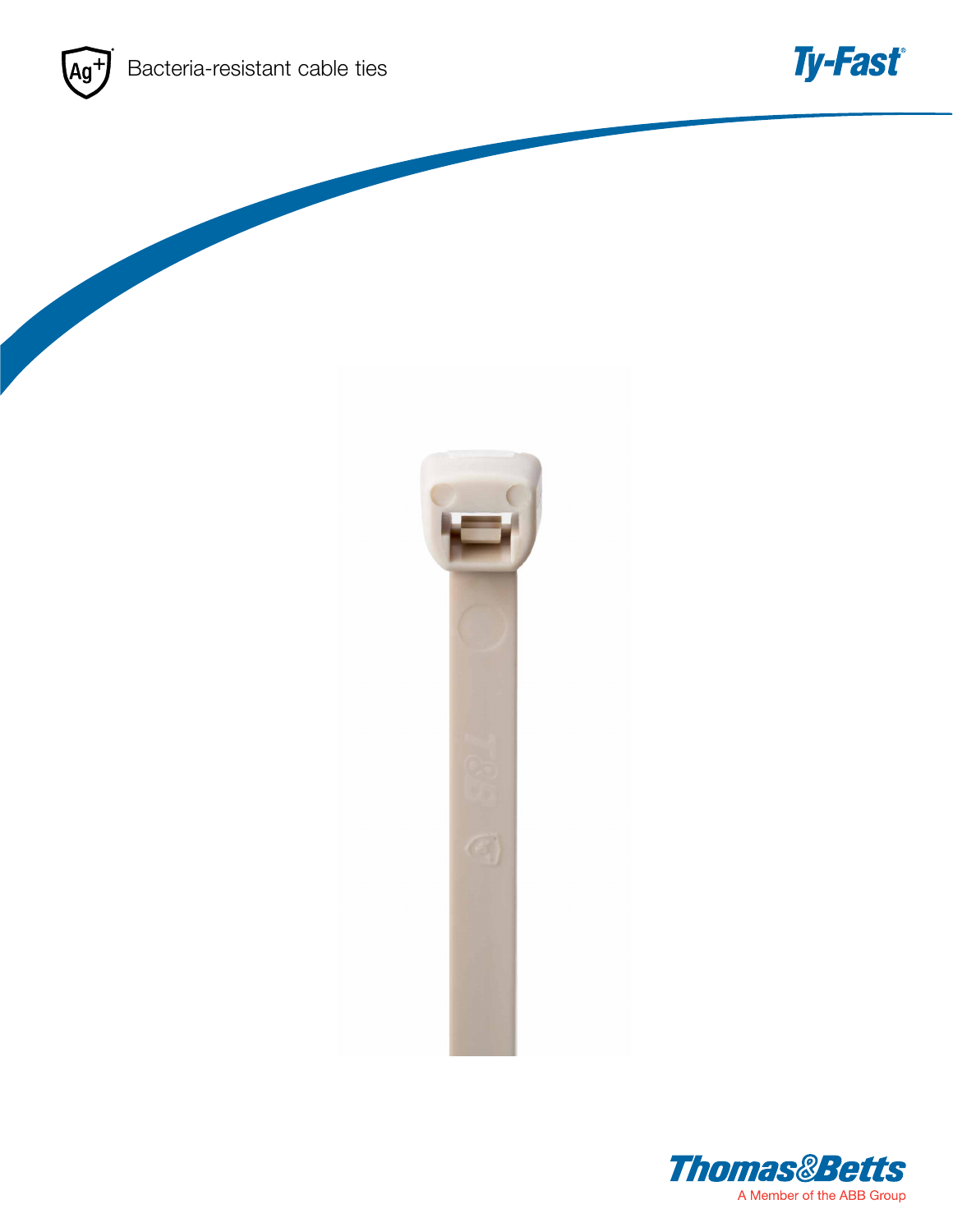# Ty-Fast® Ag+® bacteria-resistant cable ties A breakthrough safety solution for fastening in bacteria-prone areas

A standard nylon cable tie is a harmless enough object—you install it to bundle and fasten cables, and then you forget about it. By its very design, full of notches and grooves, though, a cable tie makes an attractive home for micro-organisms to collect and reproduce.

In most applications, this isn't a concern. However, in hospitals and food processing facilities, where reducing the growth of unhealthy micro-organisms is critical, the presence of heat, moisture and organic material common in these environments can encourage the growth of bacteria, fungus and mold.

In response to the needs of customers in healthcare, food processing and preparation, pharmaceuticals, medical device manufacturing and other contamination-sensitive industries, Thomas & Betts introduces the industry's first bacteria resistant cable tie.

Ty-Fast Ag+ bacteria-resistant cable ties are molded from an FDA-compliant nylon resin blended with an antimicrobial silver ion additive to prevent the growth of bacteria, fungus and mold on their surface. A proven antimicrobial agent, ionized silver has been used in consumer products for years and is effective against a broad spectrum of micro-organisms, preventing their reproduction and spread.

In independent laboratory tests, Ty-Fast Ag+ cable ties eliminated more than 99.9% of common surface bacteria. Now customers for whom cleanliness is a top priority have one less worry.

## Test results

Ty-Fast Ag+ after 24 hours of exposure to bacteria Standard cable tie after 24 hours of exposure to bacteria





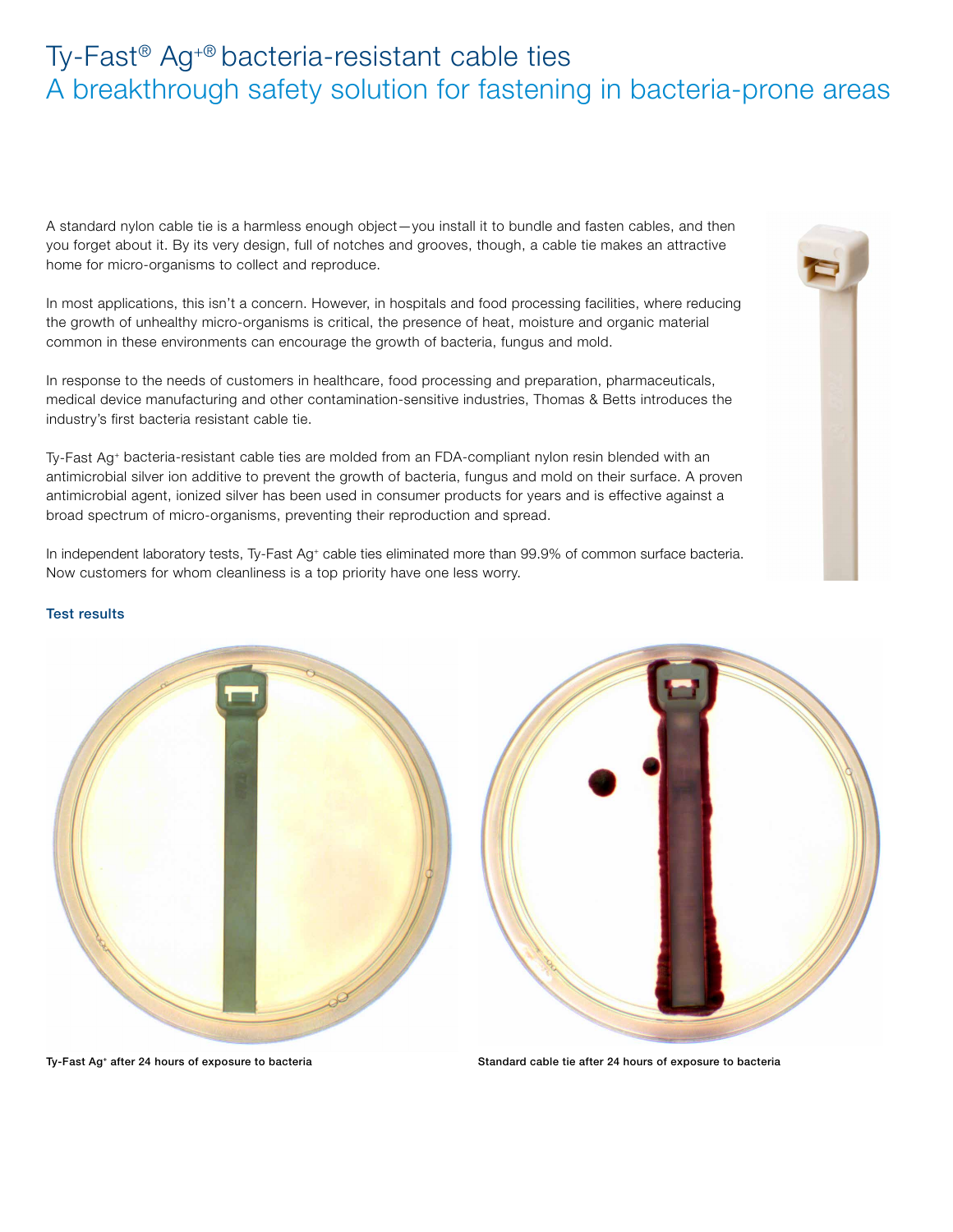## Features

- − The industry's first cable tie that inhibits microbial growth
- − Protects itself against bacteria, mold and fungus
- − Helps to reduce infection rate and spread of bacteria by not hosting microbial growth
- − Promotes a clean environment—99.9% effective for bacterial reduction
- − Made from FDA-approved nylon resin
- − Offers reliable Ty-Fast cable tie design for easy cable management
- − UL® Listed, RoHS and FDA compliant
- − Patent pending

### Applications

- − Hospitals and other healthcare facilities
- − Pharmaceutical production
- − Food and beverage processing (off-line production)
- − Medical equipment manufacturing

#### **Specifications**



| Material                   | FDA-compliant fungal-inert nylon 6.6 resin custom-blended with EPA-registered antimicrobial silver ion additive    |  |  |  |  |  |
|----------------------------|--------------------------------------------------------------------------------------------------------------------|--|--|--|--|--|
| Operating temperature      | = -40° F to 185° F (-40° C to 85° C)                                                                               |  |  |  |  |  |
| Flammability rating        | : UL94V-2                                                                                                          |  |  |  |  |  |
|                            | UL/EN/CSA62275 Type 2/2S rated for AH-2 plenum                                                                     |  |  |  |  |  |
|                            | Independent laboratory tested to ISO 22196 (Measurement of Antibacterial Activity on Plastic Surfaces), equivalent |  |  |  |  |  |
| Certifications/compliances | to JISZ2802 (Japanese Test for Antimicrobial Activity and Efficacy)                                                |  |  |  |  |  |
|                            | Fungal inert to MIL-T-152B standard                                                                                |  |  |  |  |  |
|                            | RoHS compliant                                                                                                     |  |  |  |  |  |

### Ty-Fast AG+ bacteria-resistant cable ties

|                      | Length | Width  | Maximum bundle diameter |    | Tensile strength |      |         |                                        |              |
|----------------------|--------|--------|-------------------------|----|------------------|------|---------|----------------------------------------|--------------|
| Catalog number       | in.    | in.    | ın.                     | mm | lb.              | N    | Color   | Standard packaging quantity UPC number |              |
| <b>TY100-18-ANTI</b> | 4.1    | ፡ በ 95 | 0.86                    |    |                  | : 80 | : Beige | i 50                                   | 786210085081 |
| <b>TY175-50-ANTI</b> |        | 0.186  | 1.75                    |    | 50               | 220  | Beige   | : 50                                   | 786210085098 |
| <b>TY400-50-ANTI</b> | 14.3   | 0.186  | 4.00                    |    | -50              | 220  | Beige   | ፡ 50                                   | 786210085142 |
| TY400-120-ANTI       | 14.3   | 0.300  | 4.00                    |    | 120              | 540  | Beige   | : 50                                   | 786210085166 |

Note: Ty-Fast Ag+ bacteria-resistant cable ties provide no antimicrobial inhibitory activity beyond protection of the cable ties themselves. They do not provide protection against specific pathogenic organisms, nor do they prevent growth of bacteria on adjacent or nearby surfaces. The antimicrobial efficacy of the material lasts a minimum of two years from manufacture under normal use conditions.